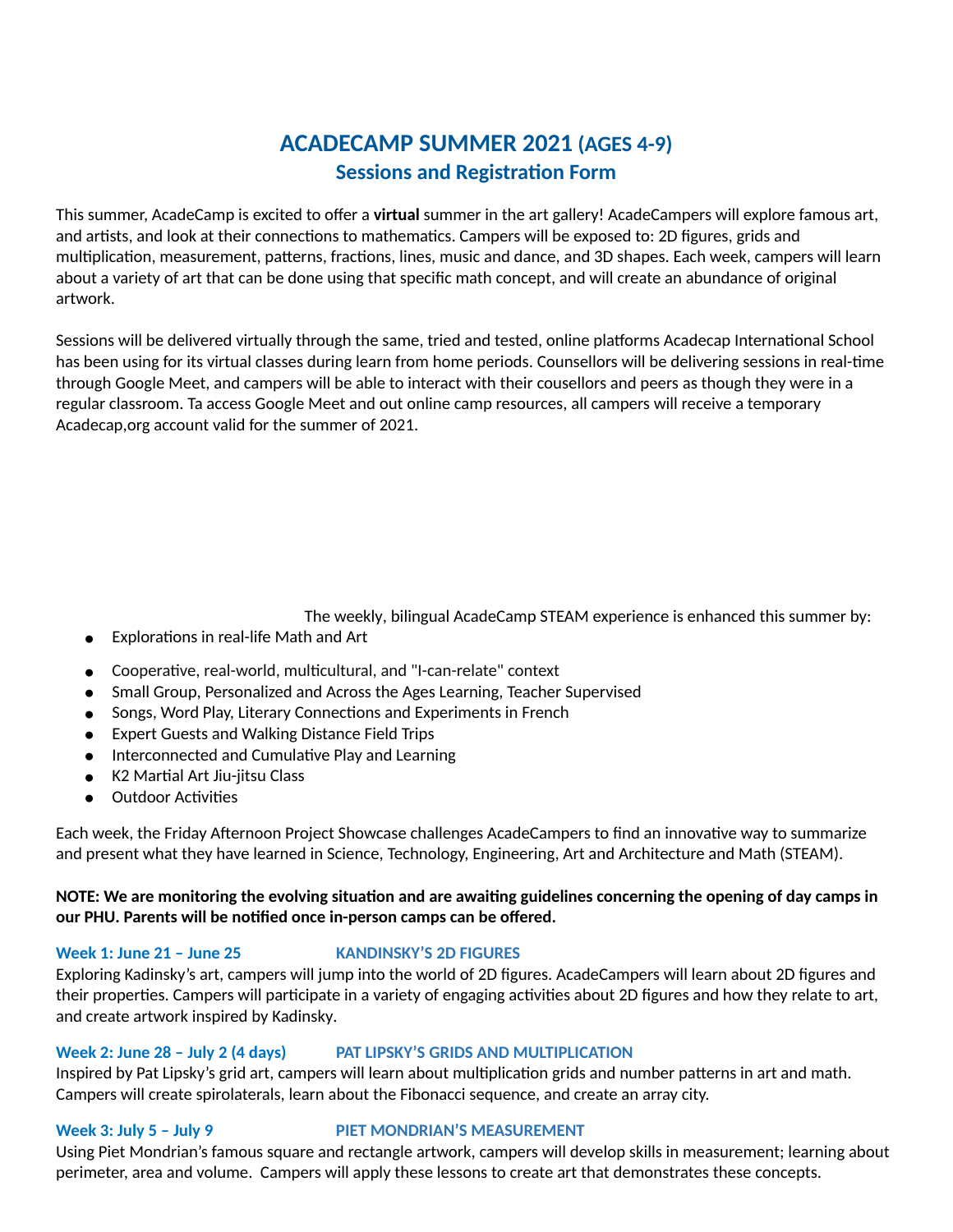### **Week 4: July 12 – July 16 M.C. ECHER'S PATTERNS**

M.C. Escher, the master of tessellations, is the inspiration for this week! Campers will explore the world of patterns, and learn about reflections, translations and rotations. Campers will create their own tiles, quilts and artwork using the skills they've learned this week.

### **Week 5: July 19 – July 23 PAUL KLEE'S FRACTIONS**

Exploring Paul Klee's colour grids, campers will discover the world of fractions. Campers will learn to identify fractions, compare fractions, and create art using fractions. They will explore hands-on activities, and create unique and colourful artwork.

### **Week 6: July 26 – July 30 JACKSON POLLOCK'S LINES**

Inspired by Jackson Pollock's abstract artwork, campers will explore the use of lines in art and math. Learning about different types of lines, and parallel and perpendicular lines, campers will create artwork that incorporates math and art seamlessly.

## **Week 7: August 3 – August 6 (4 days) MOVING TO THE RHYTHM**

Using music and dance, campers will explore how mathematics is incorporated into the arts. AcadeCampers will learn about fractions in music, space and geometry in dance, making music with their bodies and calculating the tempo. This week is a hands-on, kinesthetic learning experience!

### **Week 8: August 9 – August 13 PICASSO'S 3D SHAPES**

This week, Picasso's artwork depicting 3D shapes inspires campers to inquire into 3D art. Campers will dive into 3D shapes, nets, sculpting, and shading to create spectacular artwork.

### **2021 SUMMER READING & WRITING PROGRAMME: Systematic Multisensory Intensive Literacy Education (SMILE)**

For students with reading and writing difficulties, we offer SMILE, Orton Gillingham-based multisensory teaching sessions), in addition to the activities provided during our AcadeCamp or AcadeCoders sessions. The OG multisensory teaching sessions will be offered for 1 hour, 5 times a week (4 times a week during holiday weeks), and the participant must register for at least 4 weeks, or preferably all summer, in order for the programme to be effective. If a student has not been evaluated previously, pre- and posttesting will be provided. With the Orton Gillingham approach, a student learns using the visual, auditory, kinesthetic, and tactile senses simultaneously. The SMILE sessions will take place within the 9:00 am – 2:00 pm camp day.

### **Additional Information**

| <b>Camp Hours:</b>          | 9:00 am - 2:00 pm                                                                        |
|-----------------------------|------------------------------------------------------------------------------------------|
| <b>Contact Information:</b> | Email us at $info@acadecap.org$ or call 613-721-3872                                     |
| <b>AcadeCamp FAQ:</b>       | What is the daily schedule? For more information, please visit the AcadeCamp FAQ page at |
|                             | http://www.acadecap.org/frequently-asked-questions-acadecamp/                            |